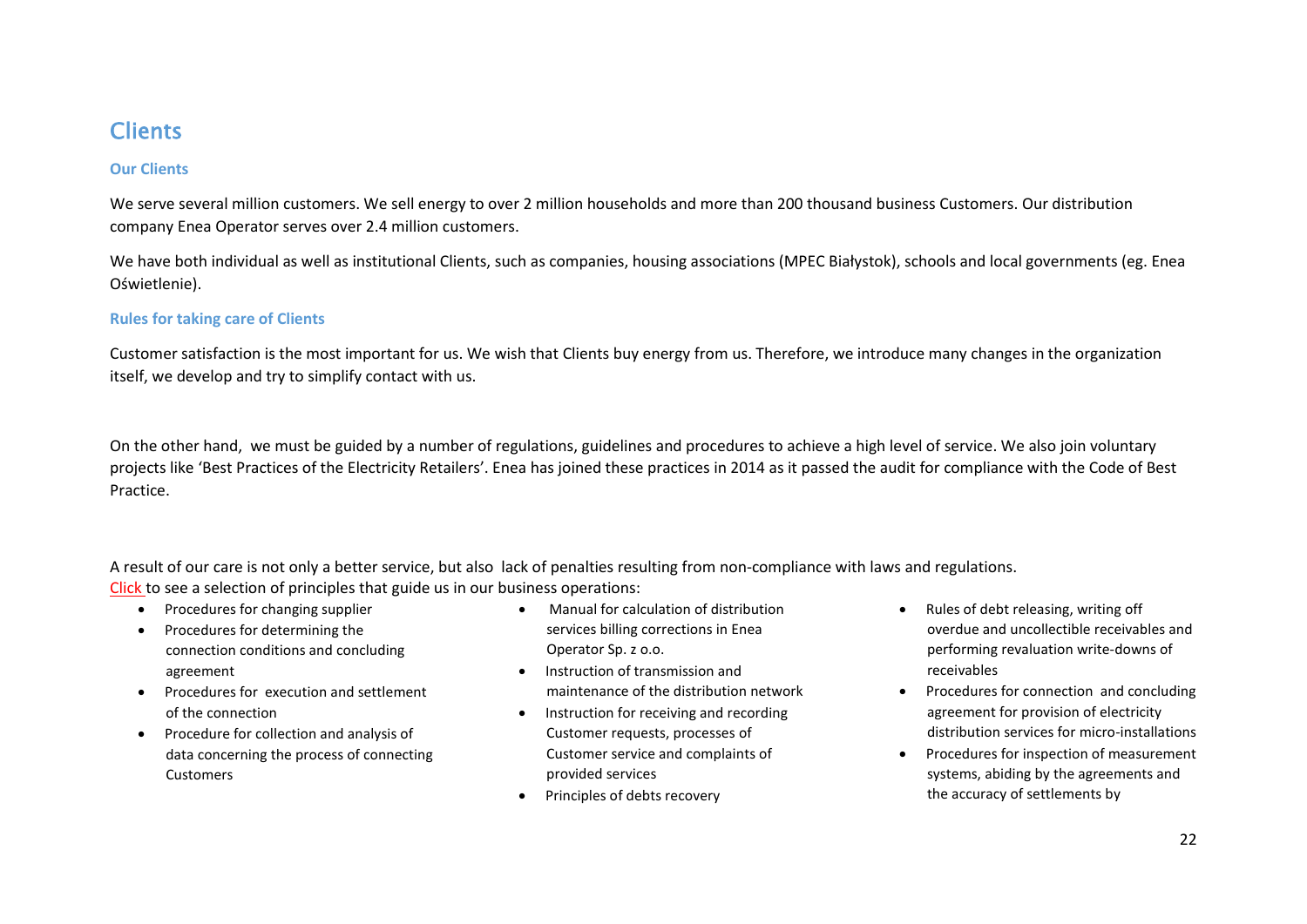representatives of Enea Operator Sp. z o.o.

- Tariff for electricity distribution services Enea Operator Sp. z o.o.
- Templates for correspondence with Enea Operator Sp. z o.o. Customers
- Principles for determining the connection power and determination of the connection fee for multi- unit buildings
- Principles for determining the connection power when ordering by Customers contractual capacity
- Rules for connecting renewable energy sources
- Principles of implementation of the General Distribution Agreements for comprehensive services
- Settlement rules of electricity distribution services resulting from the change in the definition of the final recipient
- Program of Providing a Non-discriminatory Treatment of the Enea Operator Sp. z o.o. Distribution System Users
- Procedure of Client service
- Standards for Client Service in Contact Centre
- Procedure for handling complaints
- Instruction of user testing and expert opinions of electric meters
- Manual of repair and legalization of electricity meters
- Integrated Quality Management System, Environmental, Health and Safety in accordance with the requirements of PN-EN ISO 9001:2009, PN-EN ISO 14001:2005, PN-N-18001:2004, OHSAS 18001:2007, within: generation and trade of electricity, generation, transmission and distribution of heat.

## **Your data is safe with us**

By entering into a contract with us, you are certain that your data is safe. We have adequate regulations that protect your personal information. As a result we haven't had any complaints regarding breaches of customer privacy and loss of personal data in 2014.

Examples of regulations:

- 'Security policy within processing of personal data in Enea SA'
- 'Instruction of IT system management which processes personal data in Enea SA"
- "Personal Data Security Policy" Enea Centrum,
- "Manual for processing of personal data" Enea Centrum,
- Each contract signed with Enea Operator Customers contains provisions guaranteeing the protection of personal data.

# Service quality

**We introduce clear standards of Client service**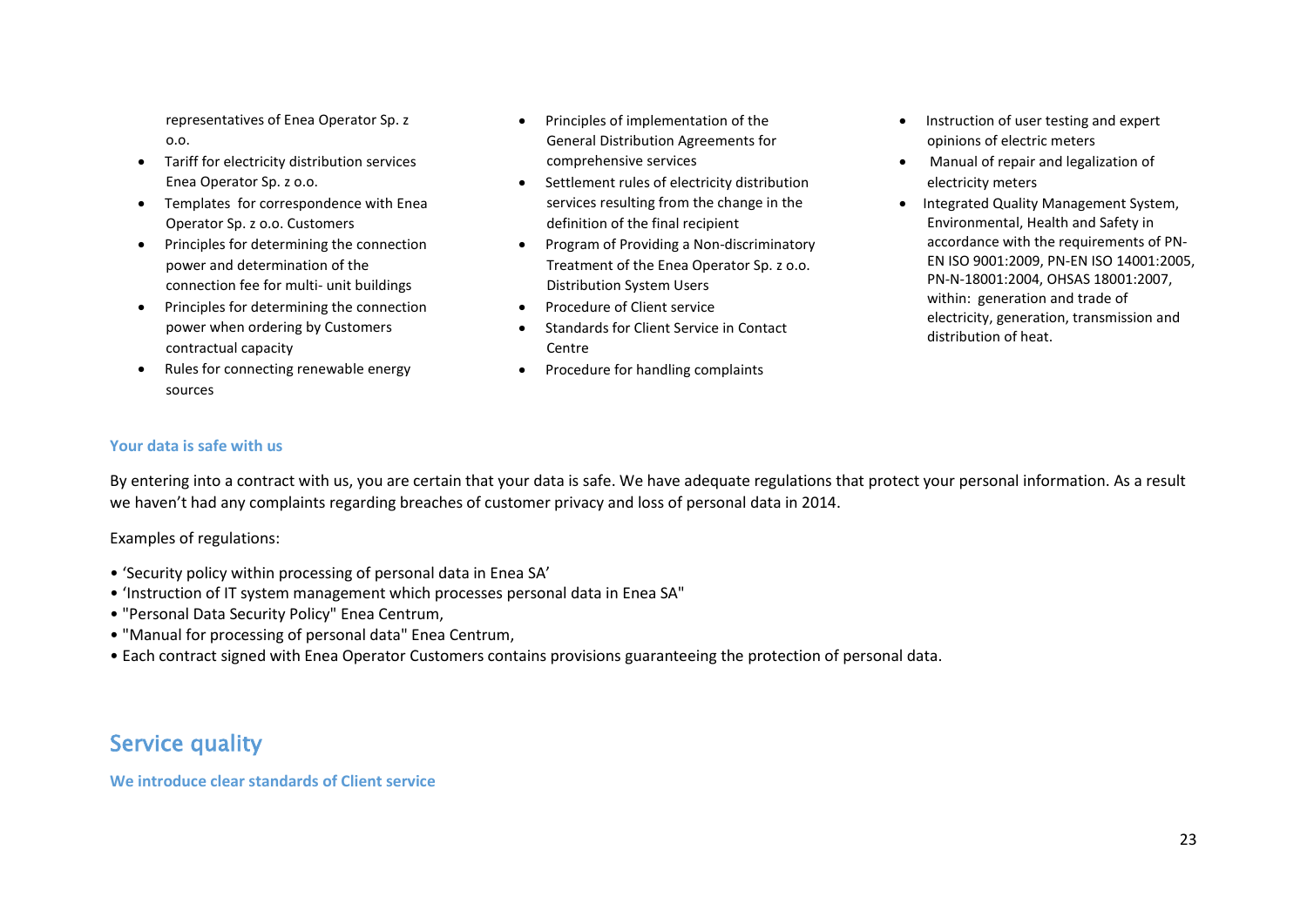Service standards define rules of contact with Clients, set goals of organizational changes and trainings of our employees. We identified them in many points of contact, such as call centre, Client service offices and while informing about, for example, heat outages.

Organizational change in 2014 was a very important task for us. It involved transfer of Client service into one company - Enea Centrum, which acts as a shared services centre. What thus gains our Customer? Thanks to this solution, we were able to develop a new model of business processes and thus provide better Customer service. We are proud that we changed as much as 20 business processes in such important areas like conclusion of agreements or direct Client service.

#### **We invest in the construction and development of communication channels**

We invest in the construction and development of new communication channels and Client service, such as e-CSC, e-Invoice, hotline and e-Commerce. We also implement a modern billing system and customer relationship management (CRM). In case of business Customers, we strive to build long-term relationships based on mutual trust, personal service and professional advice.

#### **We introduce new services and offer**

We introduced new products (i.e. energy with the price guarantee) and facilitated offer selection through a new website enea.pl. Development of the offer applies to the entire Enea team. Enea Logistyka decided to combine quality of products with expert advice for the Customer, as our sales managers are specialists with valuable experience in the industry. Thus, we don't only sell energy efficient solutions, but also educate. Moreover, Enea Pomiary invested in Measurement Laboratory and expands its operations by a service of current transformer verification.

### **We provide quality of products and high standards of service**

It is worth to remember that the Enea Group is not just services, but a very strong core of production, supply of electricity and heat in a reliable, safe and environmentally friendly way. To ensure high generation quality, we invest in new technologies and increase capacity. At the same time we take care to provide high quality of service standards. We carry out projects, about which you may read in Investments section. Moreover, Integrated Quality Management System has an important role in quality management.

We have power lines of more than 133 610 km (including connections) and 36 877 transmission stations (as of 31.12.2014), which are located in the area of 58 213 km2. Power network covers six provinces: wielkopolskie, zachodniopomorskie, kujawsko – pomorskie, lubuskie and part of dolnośląskie and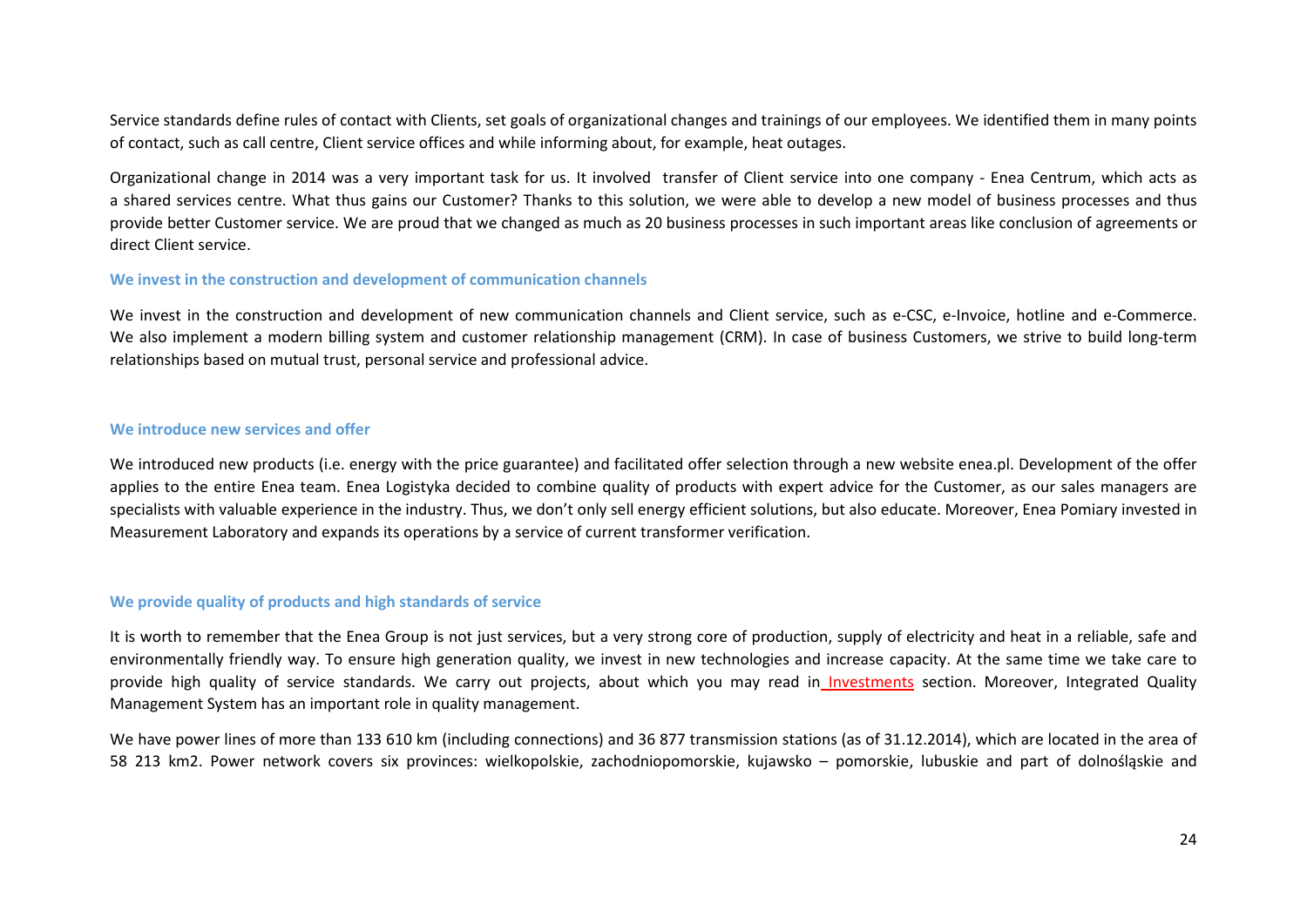pomorskie. Ensuring smooth running of such an extensive network requires from us expenditures on investments, network repairs and modernizations every year. Thanks to them, we have reduced time interruptions in the electricity supply.



Table 2. Time rates of interruptions in the supply of electricity for years 2013 and 2014

| index                             | 2013      | 2014      | unit  |
|-----------------------------------|-----------|-----------|-------|
| Number of customers               | 2.438.037 | 2 460 758 | [no]  |
| SAIDI for unplanned interruptions | 353.5     | 219.43    | [min] |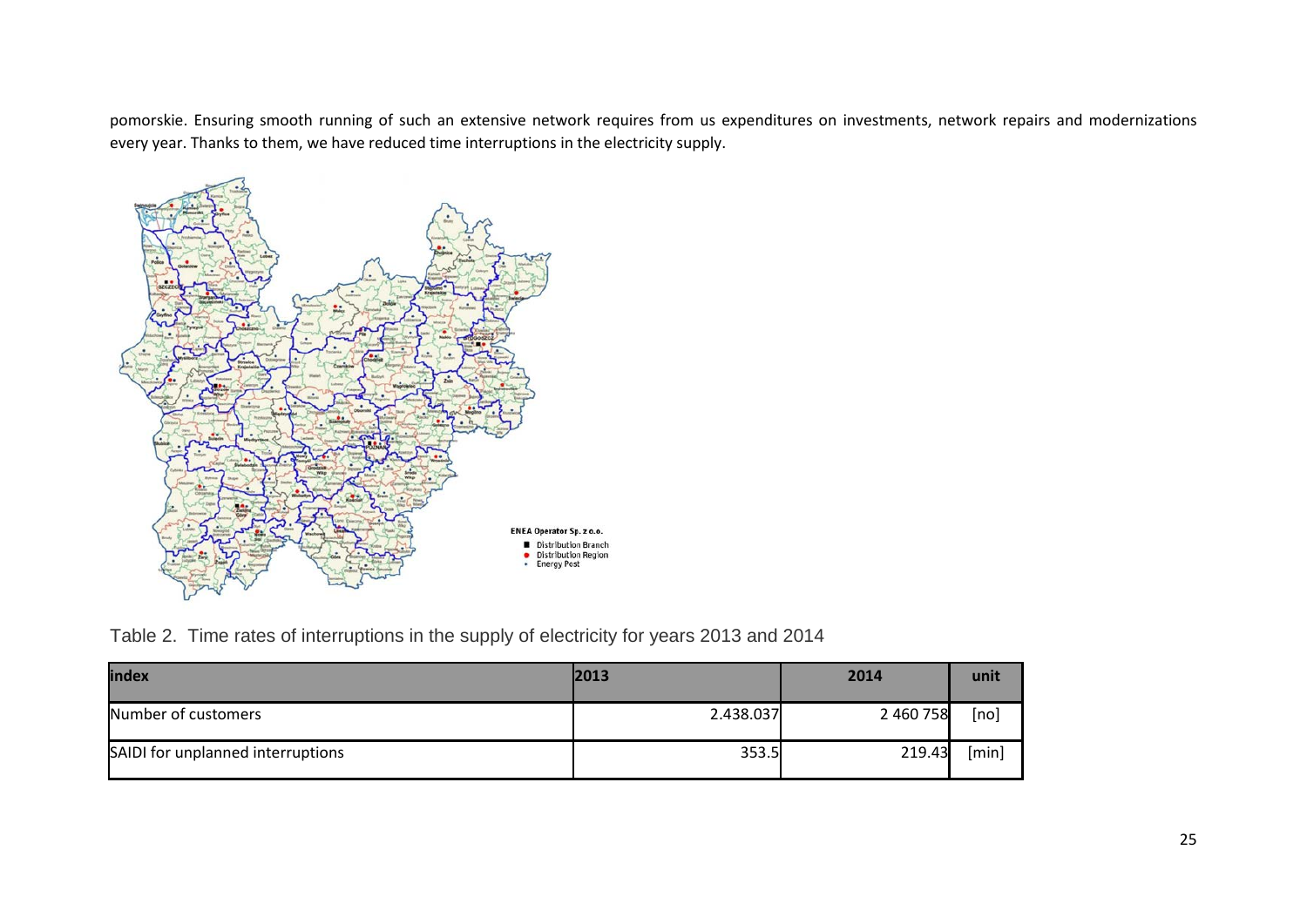| SAIDI for unplanned interruptions including the catastrophic<br>interruptions | 415.33 | 223.49 | [min] |
|-------------------------------------------------------------------------------|--------|--------|-------|
| SAIDI for planned interruptions                                               | 127.39 | 106.09 | [min] |
| SAIFI for unplanned interruptions                                             | 4.18   | 3.21   |       |
| SAIFI for unplanned interruptions including the catastrophic<br>interruptions | 4.21   | 3.21   |       |
| SAIFI for planned interruptions                                               | 0.51   | 0.47   |       |
| MAIFI                                                                         | 2.31   | 1.93   |       |

# Results of our work – Customers evaluation

We've conducted a customer satisfaction survey at the turn of 2014/2015 to know the results of our actions. The study included both individual and business Customers, totalling more than three and a half thousand people. The study has been completed by an independent research agency TNS Poland. The result, i.e. Customer satisfaction index - CSI is 68.57. We plan to continue this research, to check whether we make adequate progress.

We've also received an award of a Customer Friendly Company. This program required a study in which 900 Enea Customers took part. The index that we were awarded is 87 per cent. This high rate was second in the industry and resulted in granting us a certificate.

# Education

# We share knowledge

Professionals work in Enea. We are experts in the field of energy. That is why we share our knowledge at conferences and industry meetings.

# Examples: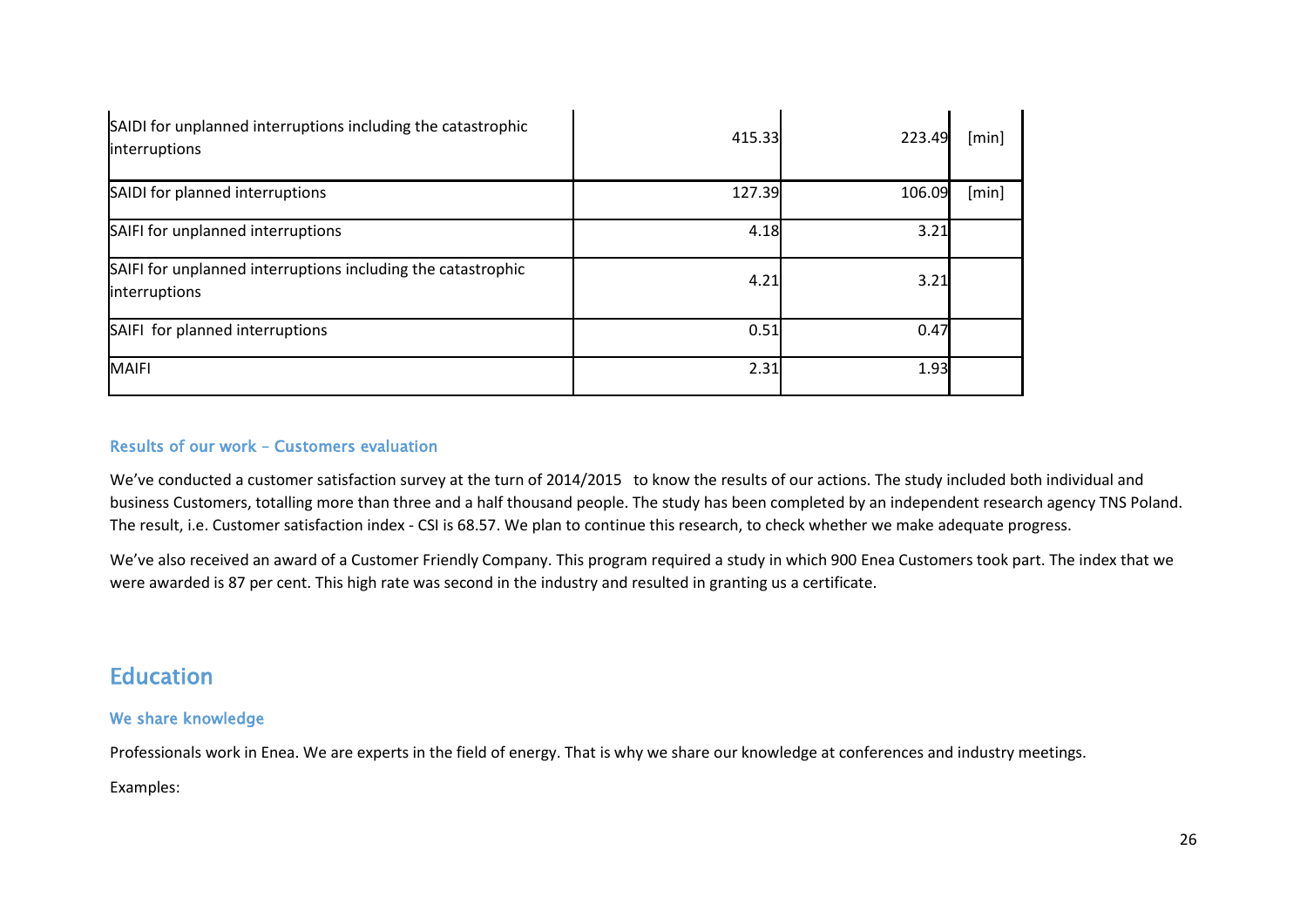- Conference 'Intelligent buildings management Digital Home' organized by GLOBENERGIA, during which our experts had a lecture on 'The photovoltaic system for own needs -from design to execution'.
- "Fair More Light" in Kołobrzeg, where we educated representatives of local governments in the context of new energy solutions entering the market.

### Education with partners

We know that in education we may achieve more by working together. Therefore, the program for the safety of children ' Safe Kindergarten Academy' was implemented under joint preventive actions of Municipal Police Headquarters in Poznań, Polish Gas Company and Enea Operator.

Enea Operator also took part in the project "Eco-crative" addressed to small and medium-sized businesses.

## Education through the media

Our companies try to reach customers in every possible way:

- Through press, for example PEC Oborniki published articles in the local press addressed to the inhabitants of Oborniki
- Through a series of programs 'Friends with energy' in the Mercury Radio (Enea Operator)
- Through leaflets, magazine, film footage, a TV program (i.e. MEC Piła)
- Through trade shows (i.e. Enea Oświetlenie)
- Through e-bhu.pl website or Facebook profile.

### Customers educational campaign 'Find out who'.

Enea also implemented a nationwide educational campaign directed to individual Customers, warning against dishonest energy sellers, who were deliberately misleading Customers. The action was aimed at making Consumers aware of their rights in this market and promote fair business rules. It is continued in 2015.

Press advertisements and newspaper articles appeared in the prass in 2014 warning and teaching Customers on how to avoid signing an unfavourable contract, especially while changing energy supplier. The campaign was conducted in the local press. Energy Trading Association (TOE) was the organizer of the spring action and patronage was taken by the President of the Energy Regulatory Office (ERO). Education and information campaign was supported by the biggest players on the Polish electricity market: PGE Polska Grupa Energetyczna, TAURON Polska Energia, Enea, Grupa Energa and RWE Polska.